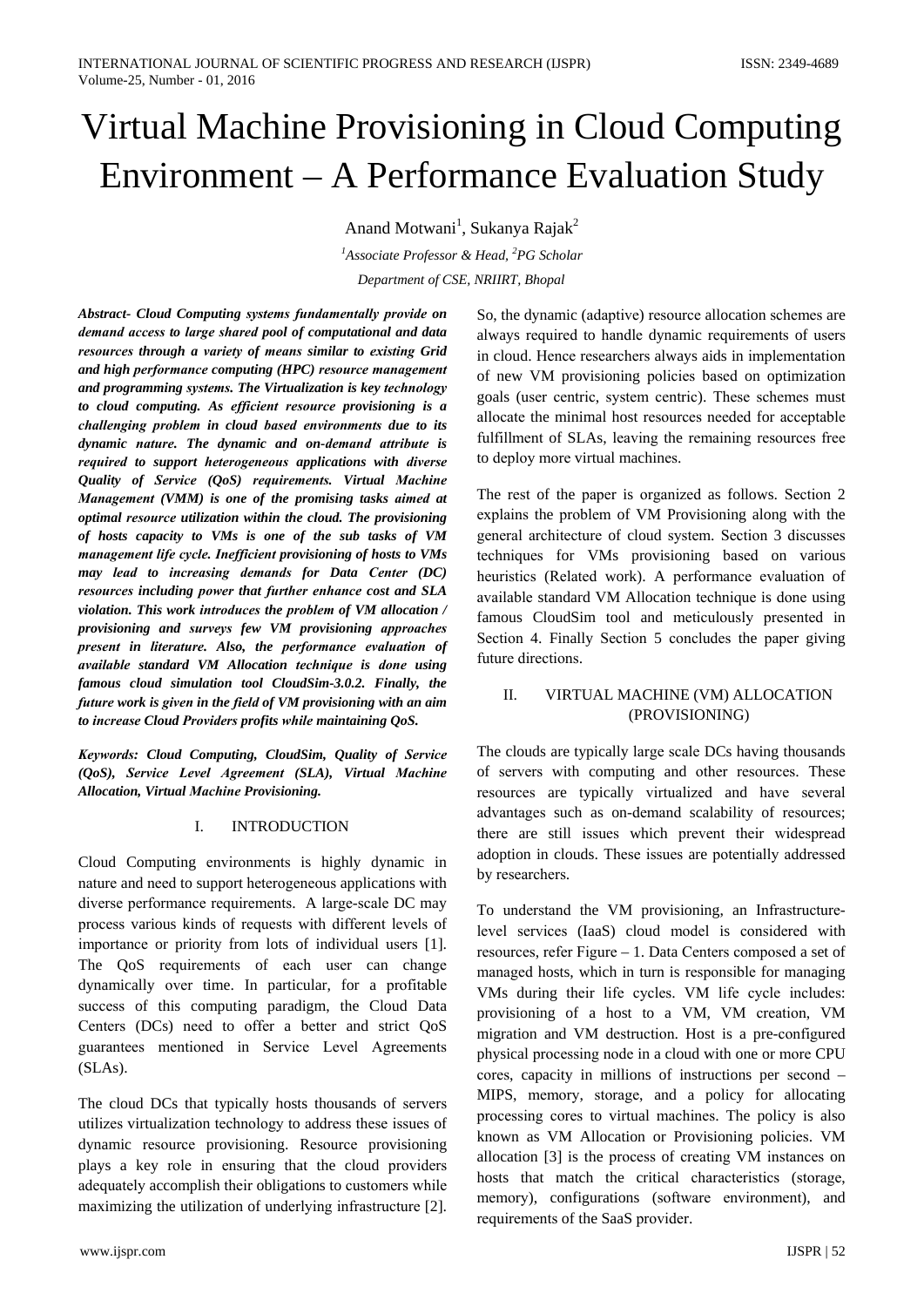

Figure 1: Cloud Computing Architecture

VM provisioning policies are developed based on optimization goals (user centric, system centric). The First-Come-First-Serve (FCFS) is default policy implemented by the VM Provision is a straightforward policy that allocates a VM to the Host. The other system parameters like number of processing cores, memory and storage as requested by the Cloud user form the basis for such mappings. Many complicated policies can also be written by the researchers based on the application needs and Infrastructure. Allocation of application-specific VMs to Hosts in a Cloud-based data center is the responsibility of the VM Provisioning - cloud service.

In our work, we considered VM provisioning at the host level, as at the host level, we can specify how many processing cores and how much of the overall processing power of each core will be assigned to each VM. For each Host component, the allocation of processing cores to VMs is done based on a host allocation policy [4] and it is possible to assign specific CPU cores to specific VMs. More specifically, if two VMs (VM1 and VM2) each requiring one CPU core can run on host having two CPU cores at the same moment if all other resource requirements are satisfied.

#### III. **RELATED WORK**

Saurabh Kumar Garg et al. [2] addressed the resource allocation problem within a datacenter that runs different type of application workloads, particularly transactional and non-interactive applications. They proposed admission control and scheduling mechanism that maximized the resource utilization and profit by ensuring the SLA requirements of users. The proposed resource provisioning mechanism predicts availability of resources in future and schedules the jobs by stealing CPU cycles, which transactional applications may not utilize. The technique can easily integrated with the admission control and handles auto scaling facility.

The authors [5, 6] highlighted and categorized the main challenges, involved to the resource allocation process particular to distributed network clouds. Several internal and external factors that influence the performance of resource allocation models are discussed in these articles. Research Challenges inherent to Resource Allocation are discussed in [6]. The authors [5] stated that resource allocation model has to use computational resources as well as network resources to accurately reflect practical demands.

The authors [7] stated that: it is not possible for a cloud provider to satisfy all the requests due to finite resources at a time. Also it is mentioned that, generally cloud providers use two simple resource allocation policies. One is immediate and other is best effort. Immediate allocation policy allocates the resources if available, otherwise rejects. Best-effort policy allocates the requested resources if available otherwise the request is placed in a FIFO based queue. The work proposed dynamic planning based scheduling algorithm and is implemented in Haizea cloud toolkit.

Rodrigo N. Calheiros et al [8] present a VM provisioning technique that automatically adapts to workload changes related to applications for adaptive management of system while offering end users guaranteed Quality of Services (QoS) clouds. The behavior, performance of applications and Cloud-based IT resources are modeled to adaptively serve end-user requests. An analytical performance (queue based network system model) and workload information is effectively used for efficiency. The results demonstrated that the proposed provisioning technique detects changes in workload patterns (like arrival and resource demands patterns) that occur over time and allocates multiple virtualized IT resources accordingly to attain application QoS targets.

Linlin Wu et al. [9], proposed resource allocation algorithms for SaaS providers who want to minimize infrastructure cost and SLA violations. The parameters like response time (QoS parameter) and service initiation time (infrastructure level parameter) are taken into account. Authors' claims that the proposed algorithms are able to manage the dynamic change of customers, mapping customer requests to infrastructure level parameters and handling heterogeneity of VMs.

Jing Tai Piao and Jun Yan [10] proposed a virtual machine placement and migration approach to minimizing the data transfer time between virtual machines, thus helping optimize the overall application performance.

Ruben Van den Bossche et. al. [11] have discussed about online cost-efficient scheduling. A hybrid cloud scheduling algorithm is used for hybrid clouds for efficient utilization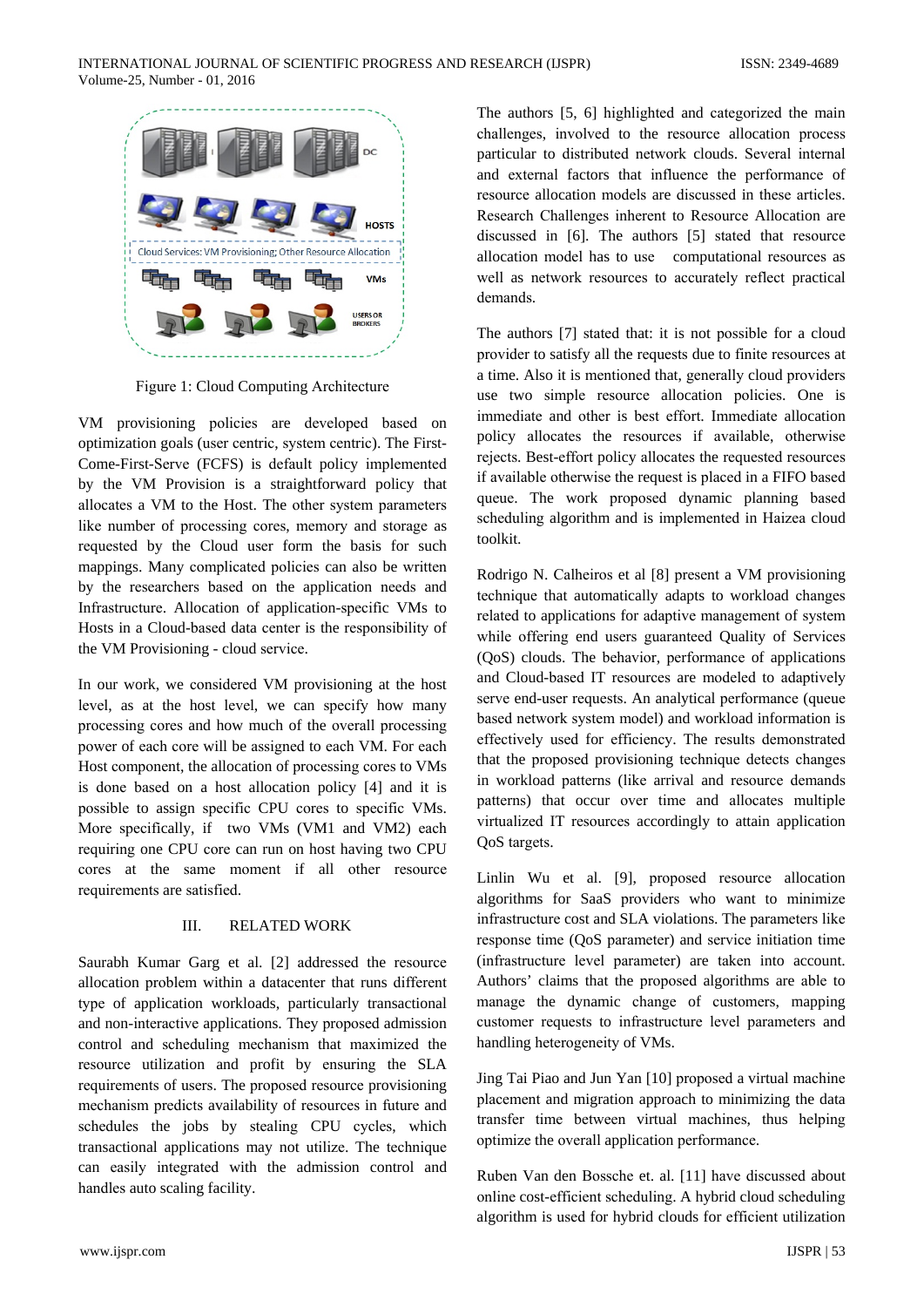#### INTERNATIONAL JOURNAL OF SCIENTIFIC PROGRESS AND RESEARCH (IJSPR) Volume-25, Number - 01, 2016

of resources cost minimization. The hybrid cloud determines what type of workload has to be outsourced and to which cloud service provider. Such decisions must minimize the cost of running the parts of total workload on one or more multiple cloud providers' end. Also, the application's computational requirement and data requirement are taken into account. The computational and data transfer costs as well as network bandwidth constraints are also considered.

Sheng Di et. al. [12] have discussed about error-tolerant allocation and payment minimization. With virtualization technology being increasingly mature, computational resources in cloud systems can be partitioned in fine granularity and allocated on demand. Following are three contributions in this paper: 1) Deadline-driven resource allocation problem is formulated based on the cloud environment aided with VM resource segregation, and also a novel solution with polynomial time is proposed, which could lessen users' payment in terms of their expected deadlines. 2) An error-tolerant method is proposed to guarantee tasks' completion within its deadline is proposed by analyzing the upper bound of task execution length based on the possibly inaccurate workload prediction. 3) Its effectiveness over a real VM-facilitated cluster environment under different levels of competition is validated.

#### $\mathbf{I} \mathbf{V}$ PERFORMANCE ANALYSIS

### 4.1 Experimental Setup

The experimental setup involves introduction  $f<sub>O</sub>$ Simulation environment. Simulation scenario and Parameters

### A. Simulation Environment

CloudSim [4, 13] is used for simulation of VM Allocation policy. The tool Cloudsim, fronted by Buyya, provides a simple and extensible simulation framework that facilitates seamless simulation, modeling and experimentation of emerging cloud computing services. Its functionalities provides modeling and simulation of large scale data centers, virtualized cloud hosts, profit based and federated clouds, energy-aware computational resources, userdefined policies for allocation of virtual machines and also policies for allocation of host resources to VMs. For our simulations, CloudSim uses Sun's Java version 1.7. Apache Ant is used to compile CloudSim.

## **B.** Simulation Parameters

We attempted to depict the simulation scenario used in our work in Figure  $-2$ . The simulation is performed by characterizing three data centers at different locations

owned by an IaaS provider, four hosts, which run varied number of virtual machines. A user will submit and perform 100 tasks (cloudlets) on these VMs. The values of simulation parameters chosen for our simulation are mentioned in Table - 1. The simple VM allocation policy which is simulated for this work chooses the host for a VM with less processing elements (PEs) in use.



Figure 2: Simulation scenario

Table 1: Cloud simulation parameters

| <b>Datacenter</b>         | Architecture            | x86         |
|---------------------------|-------------------------|-------------|
|                           | <b>Operating System</b> | Linux       |
|                           | Virtual<br>Machine      | Xen         |
|                           | Manager                 |             |
| <b>Host</b>               | <b>MIPS</b>             | 5000        |
|                           | Processing cores        | 4<br>(quad  |
|                           |                         | core)       |
|                           | <b>RAM</b>              | 2560 MB     |
|                           | Storage                 | 163840 MB   |
|                           | Bandwidth               | 1024 Kbps   |
|                           | VM Allocation policy    | Simple      |
|                           | <b>VM Scheduler</b>     | Time Shared |
| <b>Virtual</b><br>Machine | <b>MIPS</b>             | 1000        |
|                           | Processing Elements     | 1           |
|                           | <b>RAM</b>              | 512 MB      |
|                           | Storage                 | 10,000 MB   |
|                           | Bandwidth               | 1000 Mbps   |
|                           | Cloudlet Scheduler      | Space       |
|                           |                         | Shared      |
|                           | Machine<br>Virtual      | <b>Xen</b>  |
|                           | Manager                 |             |
| Cloudlet / Task           | Length                  | 1000        |
|                           | File size               | 300MB       |
|                           | Output size             | 300 MB      |
|                           | Processing Elements     | 1           |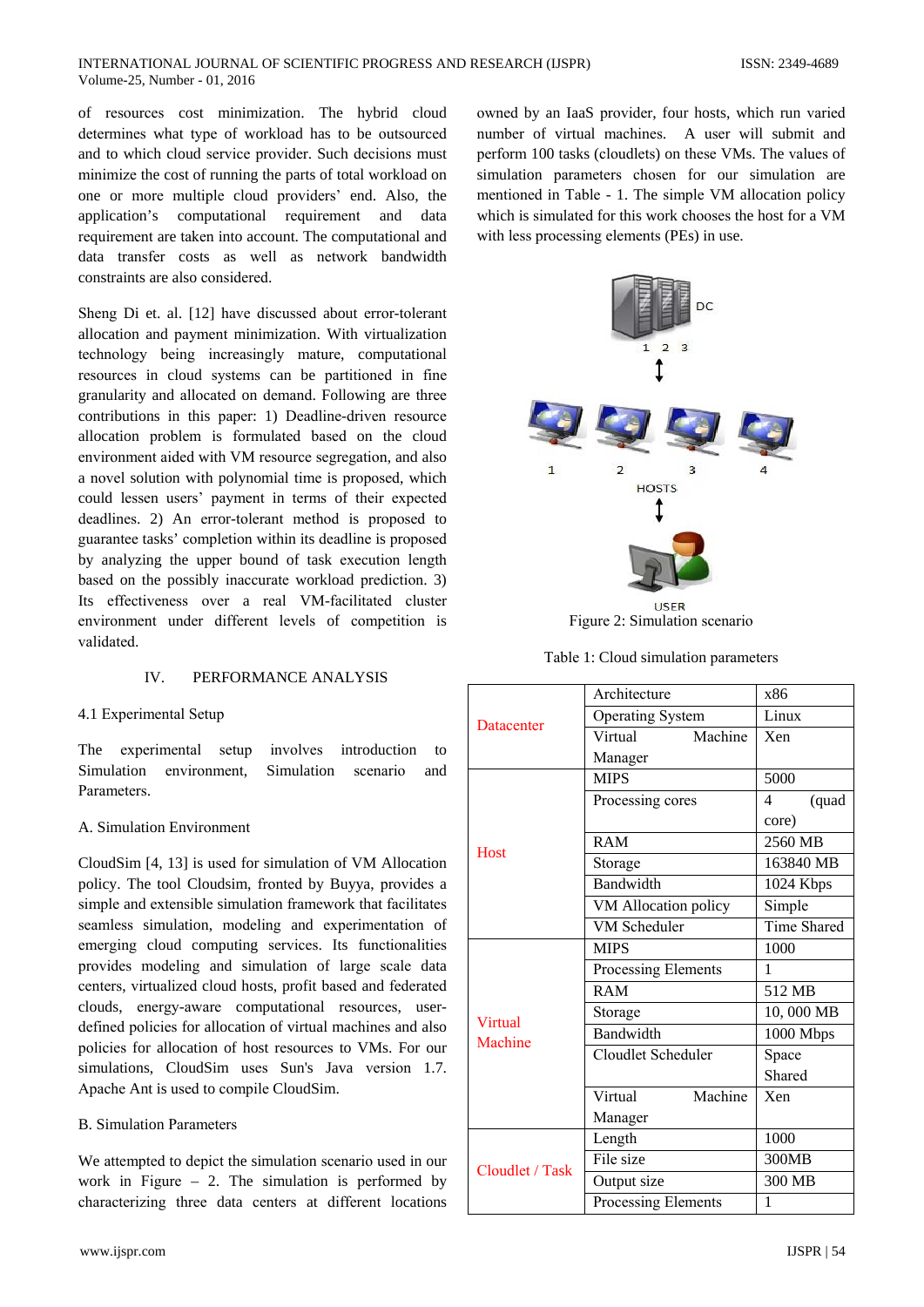Along with the results, we also discuss key performance indicators KPIs [14] (parameters) evaluated for this work.

*i. Availability*: It is the percentage of time a customer can access the service and it is given by:



Figure 3: Availability at datacenters

Figure  $-3$  shows the availability in percentage, of each data center. Here maximum availability achieved is 95%.

ii. Throughput and efficiency: Throughput and efficiency are important measures to evaluate the performance of infrastructure services provided by Clouds. Throughput is defined as the number of tasks completed by the Cloud service per unit of time. Throughput depends on several factors including infrastructure initiation delays and inters task communication delays.



Figure 4: Throughput at datacenters

Let a user application have n tasks and they are submitted to run on m machines from the Cloud provider. Let  $Te(n,m)$  be the execution time of n tasks on m machines. Let To be the time overhead due to a variety of aspects such as infrastructure initiation delays and inter task communication delays. Therefore, the total throughput ' $\alpha$ ' of a Cloud service is given by:

$$
\alpha = \frac{n}{\text{Te}(n, m) + \text{To}}
$$

System efficiency is given by:

$$
\frac{\text{Te}(n, m)}{\text{Te}(n, m) + \text{To}}
$$

The maximum throughput achieved in our simulation is nearly 16 tasks per unit time at DC1 and 9 tasks per unit time at DC2.

iii. Service response time: The efficiency of service availability can be measured in terms of the response time. It means how fast the service can be made available for usage in the case of IaaS. In other words it represents the time taken by the provider to serve this request. Figure  $-5$ shows four different response times: 30 tasks (cloudlets) are served with no delay, while the delay is 1.2 seconds for 30, 2.2 seconds for 30 and 3.2 seconds for 10 tasks.

One sub factor we measured is Average Response Time and it is given by  $\Sigma T_i$  /n where  $T_i$  is time between submission of request for an IaaS service and when it is actually available. The n is the total number of IaaS service requests. In our work average response time is 1.34 seconds.



Figure 5: Response Time v/s No. of Cloudlets

## 5. Conclusion and Future Work

The efficient resource allocation in Cloud Computing Environment is a major challenge. Virtual Machine Management (VMM) is one of the promising tasks aimed optimal resource utilization within the cloud at environment. Inefficient allocation of processing elements of hosts to VMs may lead to increasing demands for data center resources. Hence, this paper mainly focused on putting insight, to importance of VM Provisioning in cloud environment. This work introduces the problem of VM allocation / provisioning and presents a review on VM